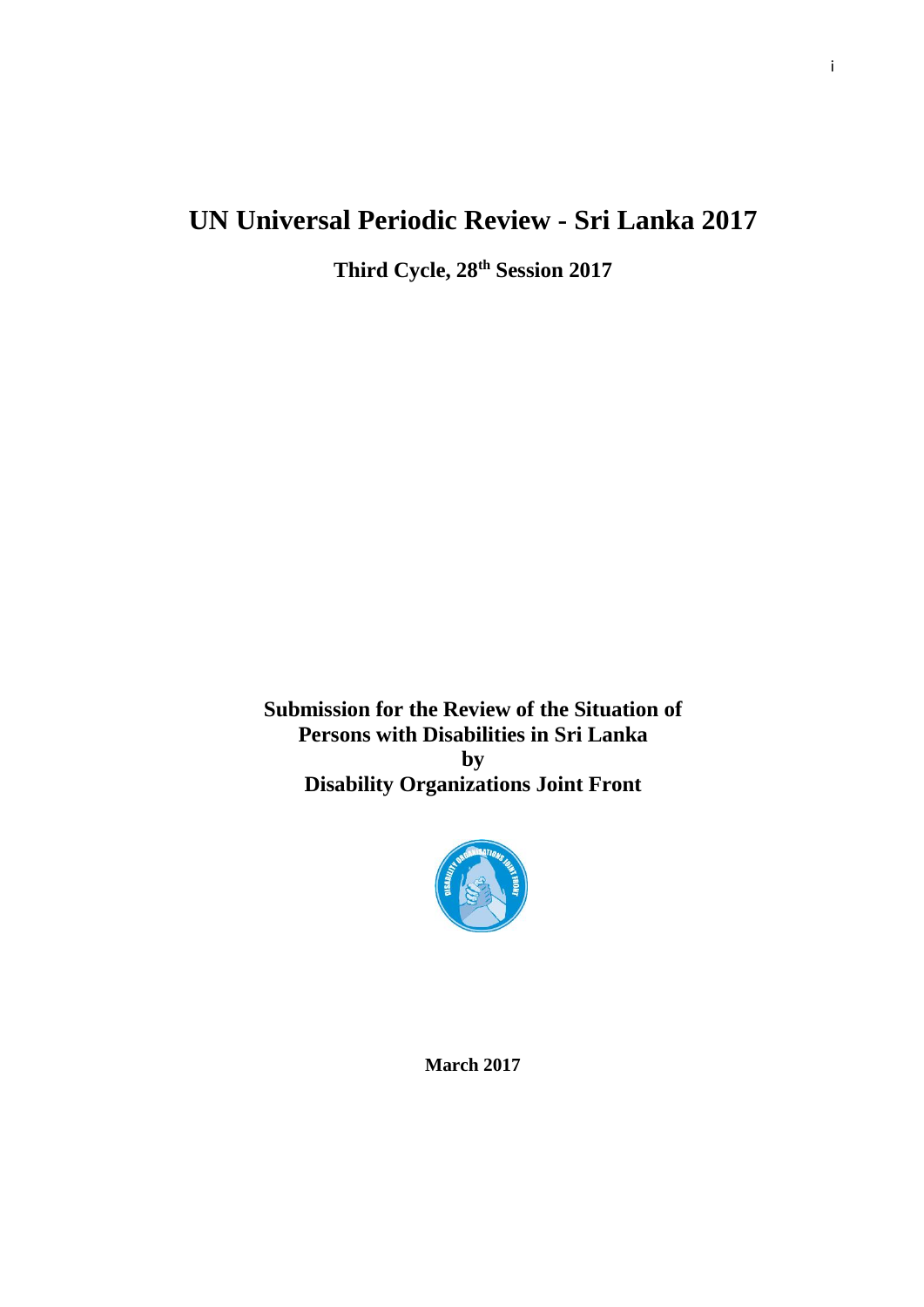## **Contents**

| <b>DISABILITY RIGHTS AND NATIONAL LEGISLATION  Error! Bookmark not</b><br>1. |                                                                                         |  |  |
|------------------------------------------------------------------------------|-----------------------------------------------------------------------------------------|--|--|
| defined.                                                                     |                                                                                         |  |  |
| 1.1.                                                                         |                                                                                         |  |  |
| 1.2.                                                                         |                                                                                         |  |  |
| 2.                                                                           |                                                                                         |  |  |
| 2.1.                                                                         |                                                                                         |  |  |
| 2.2.                                                                         | Freedom of Expression, Opinion and Access to Information  Error! Bookmark not           |  |  |
| defined.                                                                     |                                                                                         |  |  |
| 2.3.                                                                         | Discrimination and infringement of equal opportunitiesError! Bookmark not               |  |  |
| defined.                                                                     |                                                                                         |  |  |
| 2.4.                                                                         | Political Rights, Social Participation and Participation in the Decision-Making Process |  |  |
|                                                                              | Error! Bookmark not defined.                                                            |  |  |
| 2.5.                                                                         |                                                                                         |  |  |
| 3.<br>SOCIAL, ECONOMIC AND CULTURAL RIGHTS Error! Bookmark not defined.      |                                                                                         |  |  |
| 3.1.                                                                         | Health, Habilitation and Rehabilitation  Error! Bookmark not defined.                   |  |  |
| 3.2.                                                                         |                                                                                         |  |  |
| 3.3.                                                                         |                                                                                         |  |  |
| 3.4.                                                                         |                                                                                         |  |  |
| 3.5.                                                                         | Adequate Life Standard and Social Protection Error! Bookmark not defined.               |  |  |
| 3.6.                                                                         | Participation in Cultural Activities, Entertainment  Error! Bookmark not defined.       |  |  |
| RIGHTS RELATED TO CROSS CUTTING ISSUES / THEMATIC ISSUES<br>4.               |                                                                                         |  |  |
|                                                                              | Error! Bookmark not defined.                                                            |  |  |
| 4.1.                                                                         |                                                                                         |  |  |
| 4.2.                                                                         |                                                                                         |  |  |
| 4.3.                                                                         |                                                                                         |  |  |
|                                                                              |                                                                                         |  |  |